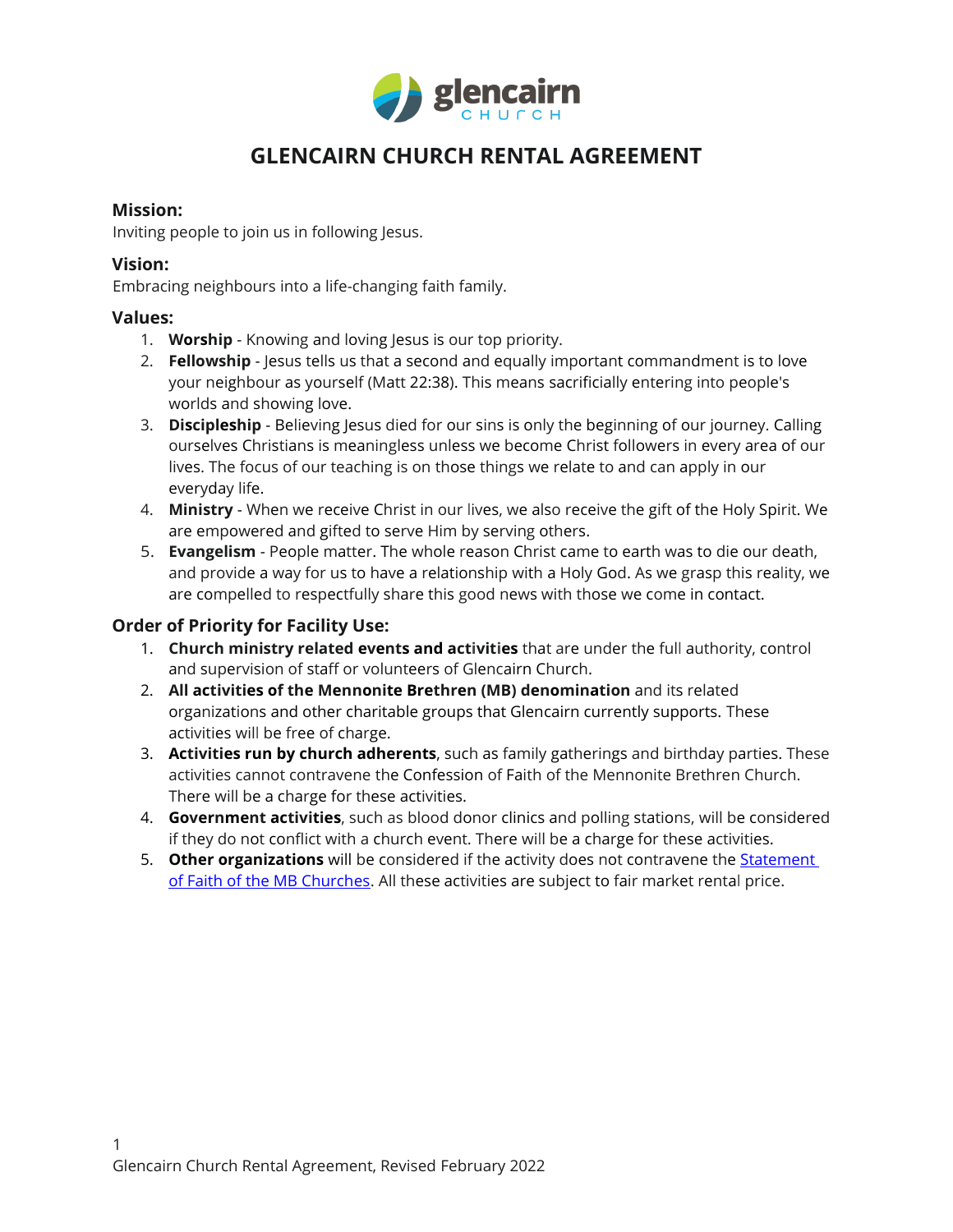

## **General Rental Policies:**

- 1. All activities of all users of the facility of Glencairn Church shall not conflict with the purposes and [beliefs of Glencairn Church](https://glencairn.ca/welcome/what-we-believe/) and the Confession of Faith of the MB church.
- 2. The use of the church for a funeral for members and adherents, subject to availability, is free of charge.
- 3. The use of the church facility for a wedding will be permitted where the wedding adheres to the definition of marriage as being between a man and a woman. All officiating ministers or marriage commissioners must be approved by the Senior Pastor to be theologically in agreement with the Confession of Faith of the church. There will be a charge for these activities.
- 4. All rentals must have a facility supervisor present for the duration of the event. If the event is being held by a church member/adherent, they may act as supervisor. Charitable organizations (qualified donees) that have established a trusted relationship, could also serve as their own supervisor pending mutual approval by the Facilities Chair and in cooperation with a pastor and/or elder. All others will be required to pay the facility supervisor fee as outlined on the rental form.
- 5. Glencairn Church is an alcohol, drug, tobacco and e-cigarette free facility.
- 6. The use of confetti, bubbles and glitter are prohibited during weddings and large events.
- 7. The use of candles are prohibited during rentals.
- 8. Sports activities must be disclosed before any rental agreement is signed.
- 9. The kitchen facilities may only be used providing the renter has gone over the proper procedures with a supervisor for use of the dishwasher, coffeemaker and supplies.
- 10. No equipment or property may be removed from the church without the Office Administrator's approval.
- 11. Each renter is responsible for the behaviour of their own guests and participants. Any damage done to the church or church property by guests and participants will be the responsibility of the renter. A bill will be issued for any damages caused by the renter or their guests.
- 12. All renters will arrange for their own food and beverages.
- 13. All rental users will be required to arrange for and provide proof of their own insurance to use this facility. *This is not open to negotiation* **as** *our Robertson Hall insurance does not provide coverage for rental groups or their participants. See page 4 for details on how to obtain insurance.*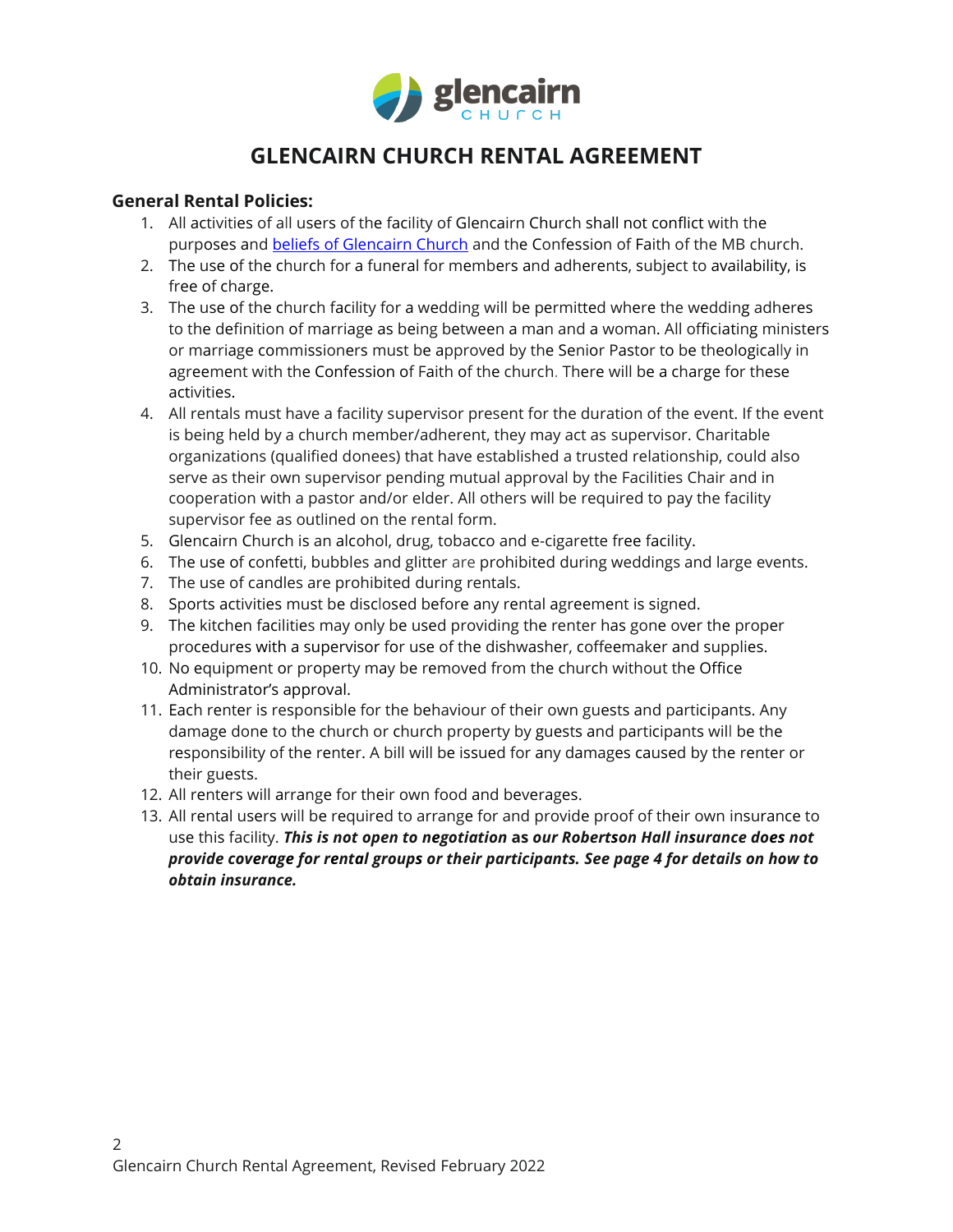

## **Facility and Equipment Use:**

- 1. All damage or broken items must be reported to the facility supervisor who must then inform the Church Office Administrator.
- 2. The standard of cleanliness is to be returned to the condition the renter found it in, or better.
- 3. All garbage must be cleaned up and put into the appropriate bins.
- 4. No food and beverages may be served in areas not arranged for ahead of time.
- 5. All tables and chairs must set up and put away by the renters, with assistance from the facility supervisor.
- 6. Church owned sports equipment may only be used if arranged and approved and then returned to their appropriate storage places.
- 7. Moving any accessories or furniture must be approved by the facility supervisor.
- 8. **In light of COVID-19**, all renters must agree to follow health and safety protocols as set by Glencairn Church, which are based on government and public health guidelines.

### **Disclaimers:**

- 1. Rental by any group does not mean that Glencairn Church endorses the beliefs and practices of the rental group.
- 2. If information provided in the rental agreement is found to be inaccurate, the event may be cancelled without notice or while in progress with no refund.
- 3. The insurance policy of Glencairn Church does not cover liability for rental groups, their guests or participants.
- 4. Glencairn Church maintains the right to cancel a rental if the event can no longer be held safely within government and public health guidelines, and a refund will be issued if payment has been made.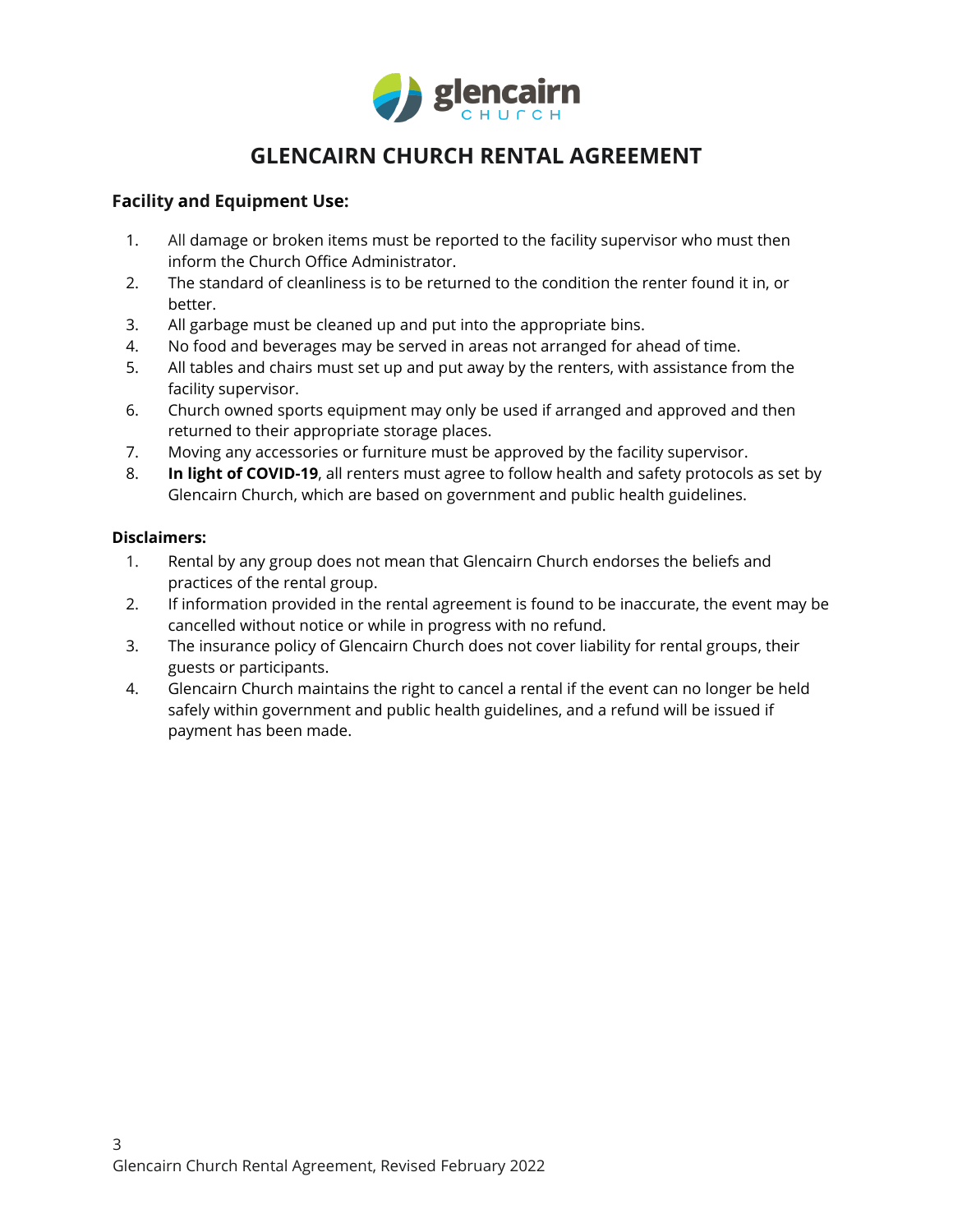

| <b>Agreement Form</b>                                                                                                            | (Month / Day / Year) |   |           |              |
|----------------------------------------------------------------------------------------------------------------------------------|----------------------|---|-----------|--------------|
|                                                                                                                                  |                      |   |           |              |
|                                                                                                                                  |                      |   |           |              |
|                                                                                                                                  |                      |   |           |              |
|                                                                                                                                  |                      |   |           |              |
|                                                                                                                                  |                      |   |           |              |
| (Month / Day / Year)<br><b>Start Time:</b> ___________ End Time: _________ including set-up and clean-up<br><b>Fee Structure</b> |                      |   |           |              |
| Item                                                                                                                             | 1-4 hours            | ✓ | 4-8 hours | $\checkmark$ |
| Gym                                                                                                                              | \$75                 |   | \$120     |              |
| Kitchen                                                                                                                          | \$75                 |   | \$120     |              |
| Multipurpose Room - Alpha                                                                                                        | \$50                 |   | \$75      |              |
| Multipurpose Room - Omega                                                                                                        | \$50                 |   | \$75      |              |
| Multipurpose Room - Country Hills (Extended Worship Area)                                                                        | \$50                 |   | \$75      |              |
| Multipurpose Room - Williamsburg (Extended Worship Area)                                                                         | \$50                 |   | \$75      |              |
| Multipurpose Room - Downstairs Mini Gym                                                                                          | \$50                 |   | \$75      |              |
| Downstairs Classroom                                                                                                             | \$40                 |   | \$60      |              |
| Board / Prayer Room                                                                                                              | \$40                 |   | \$60      |              |
| Nursery                                                                                                                          | \$40                 |   | \$60      |              |
| Preschool room                                                                                                                   | \$40                 |   | \$60      |              |
| Facility Supervisor (as required)                                                                                                | \$25/h               |   | \$25/h    |              |
| <b>Custodial Fee</b>                                                                                                             | \$50                 |   | \$50      |              |
| <b>Total Cost</b>                                                                                                                |                      |   |           |              |

### **Equipment Required**: \_\_\_\_\_\_\_\_\_\_\_\_\_\_\_\_\_\_\_\_\_\_\_\_\_\_\_\_\_\_\_\_\_\_\_\_\_\_\_\_\_\_\_\_\_\_\_\_\_\_\_\_\_\_\_\_\_\_\_\_\_\_\_\_

*We accept payment by cash, cheque, or by e-transfer* 

*Please make cheques payable to 'Glencairn Church' and send e-transfers to payments@glencairn.ca*